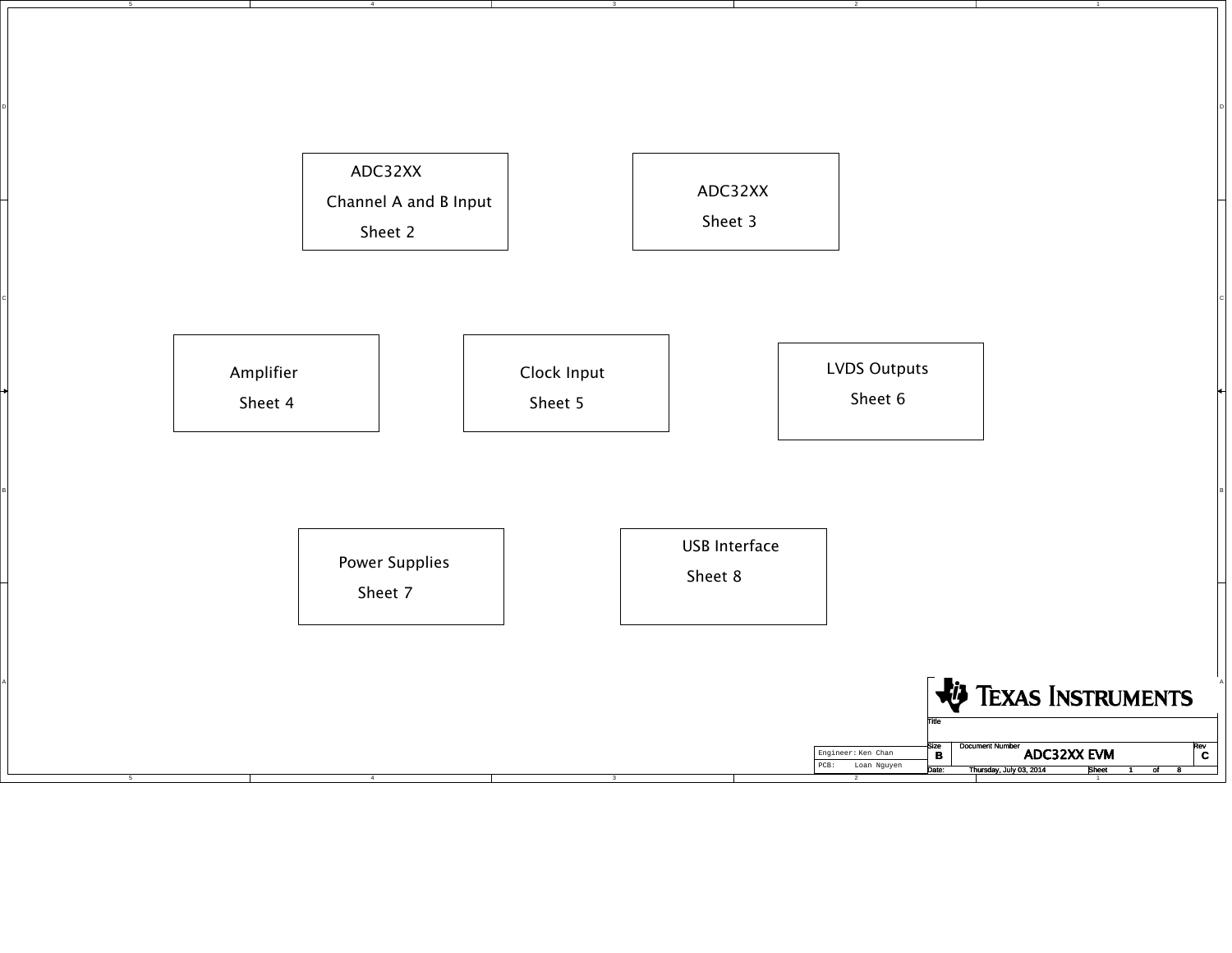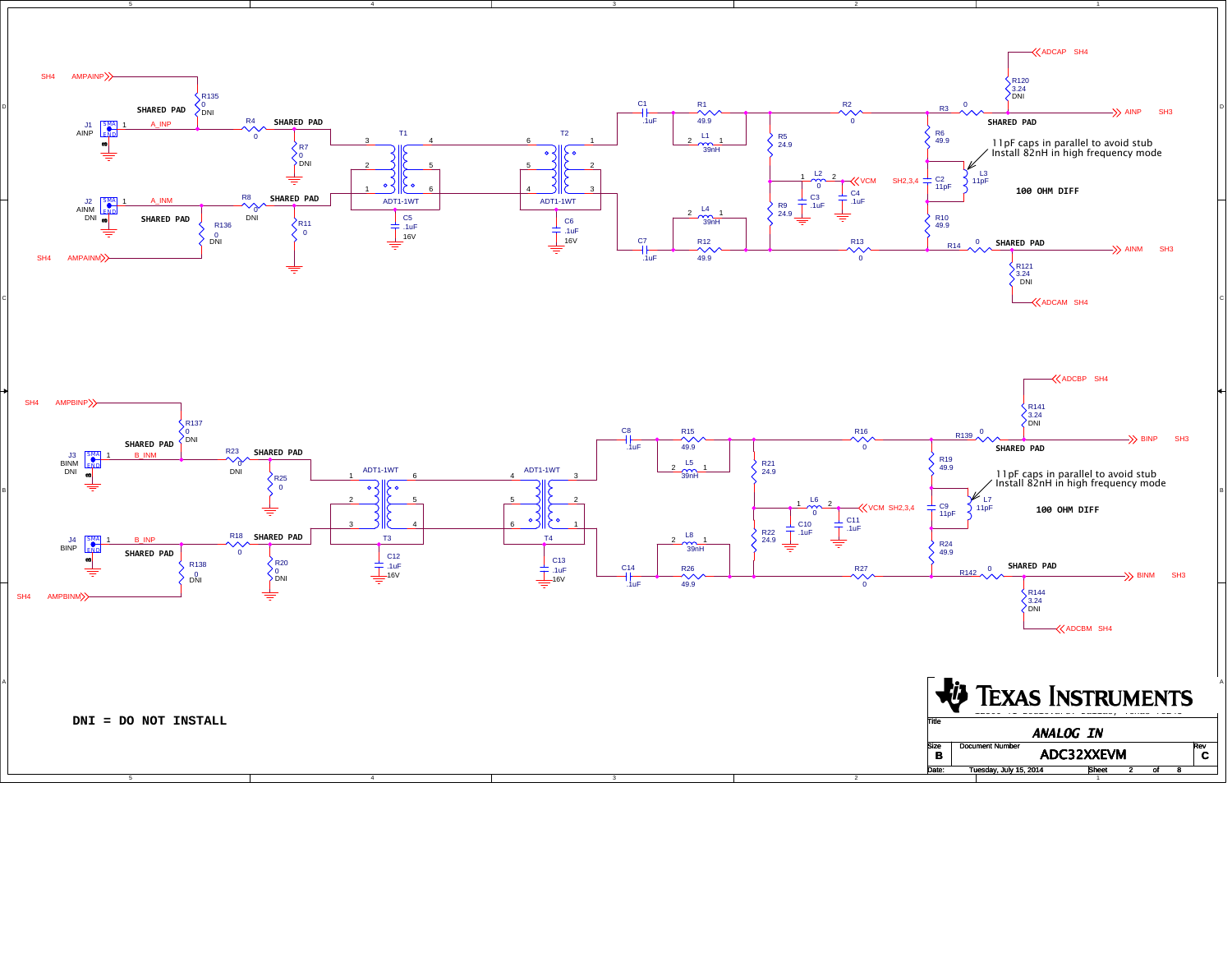

D

B

A

4

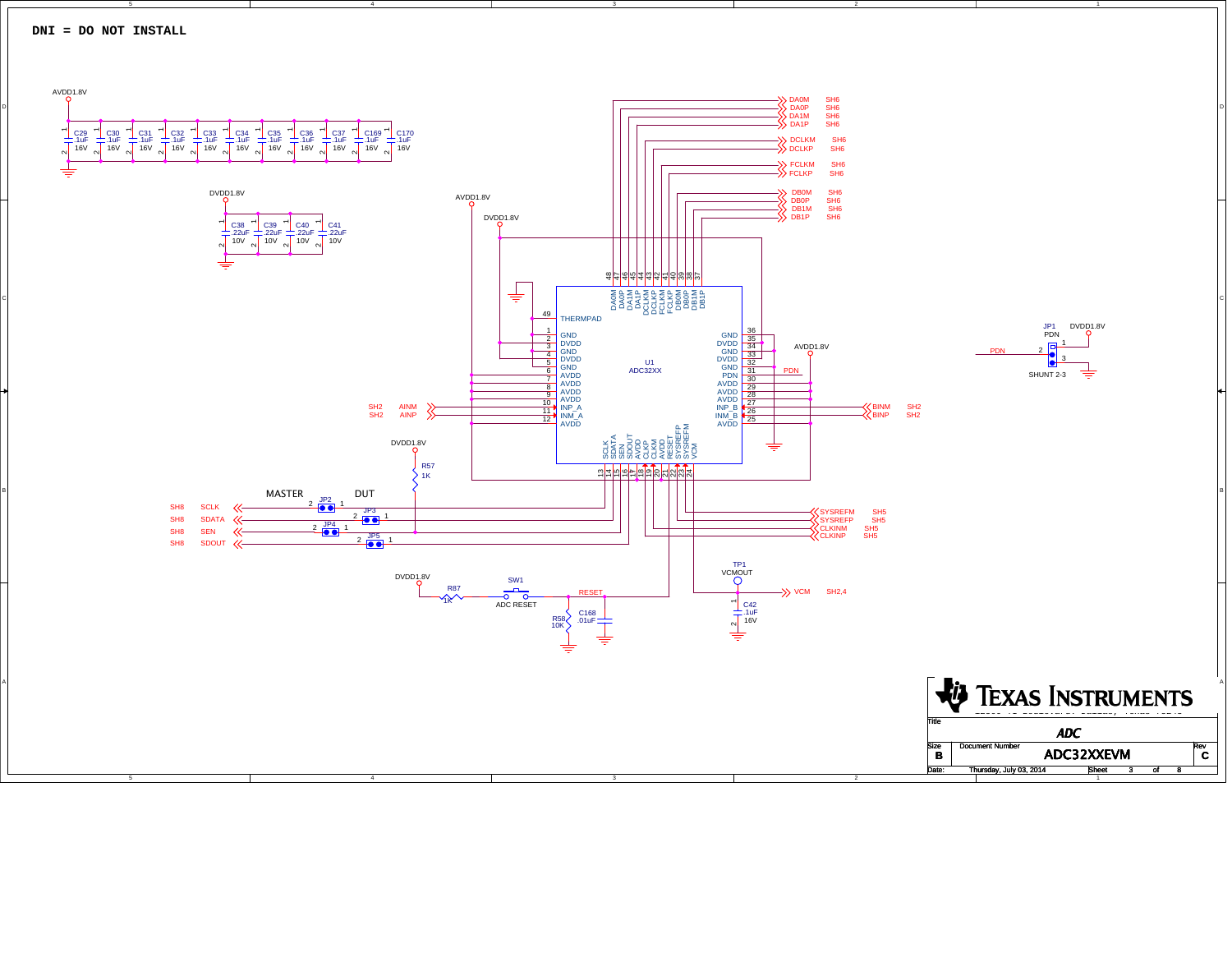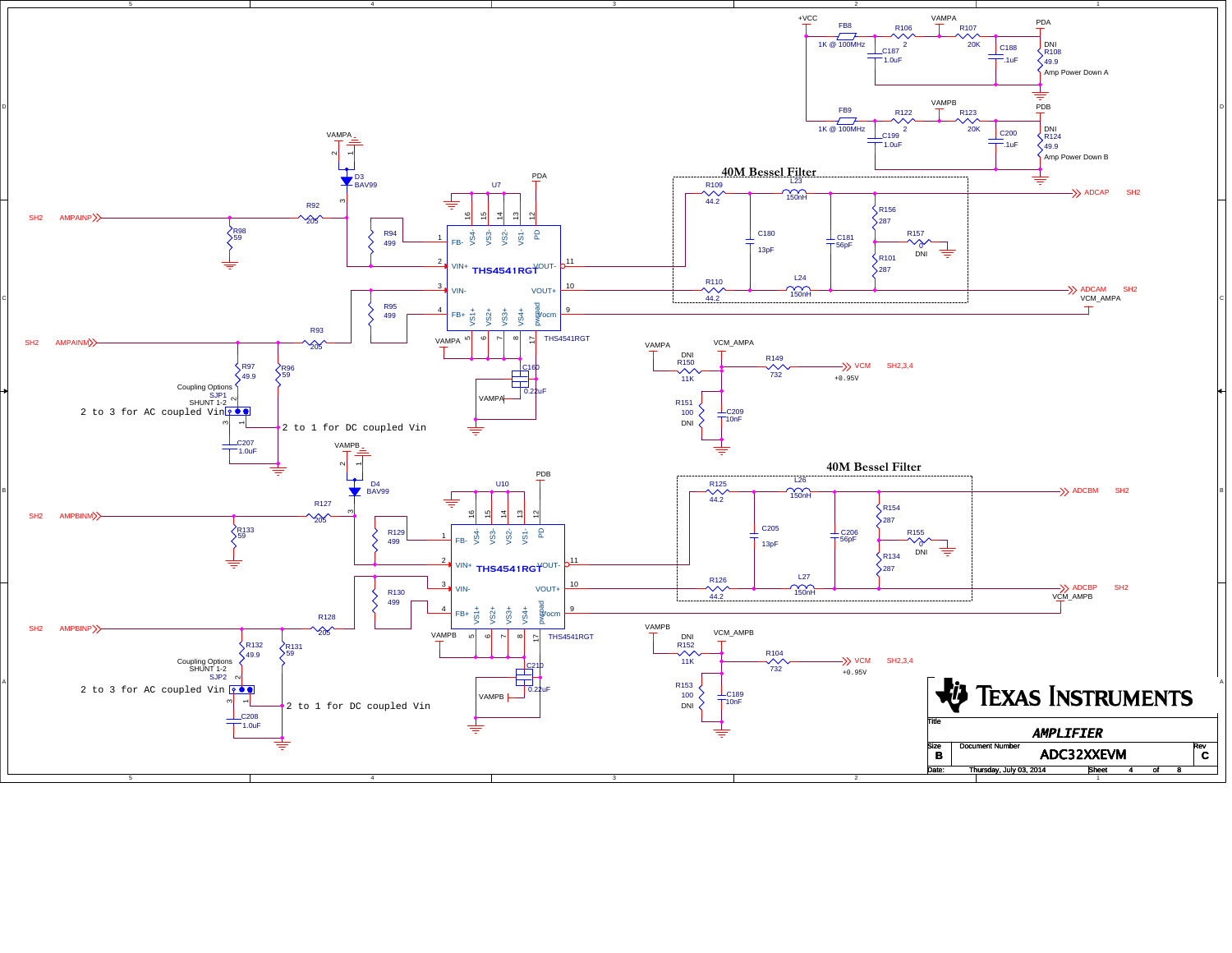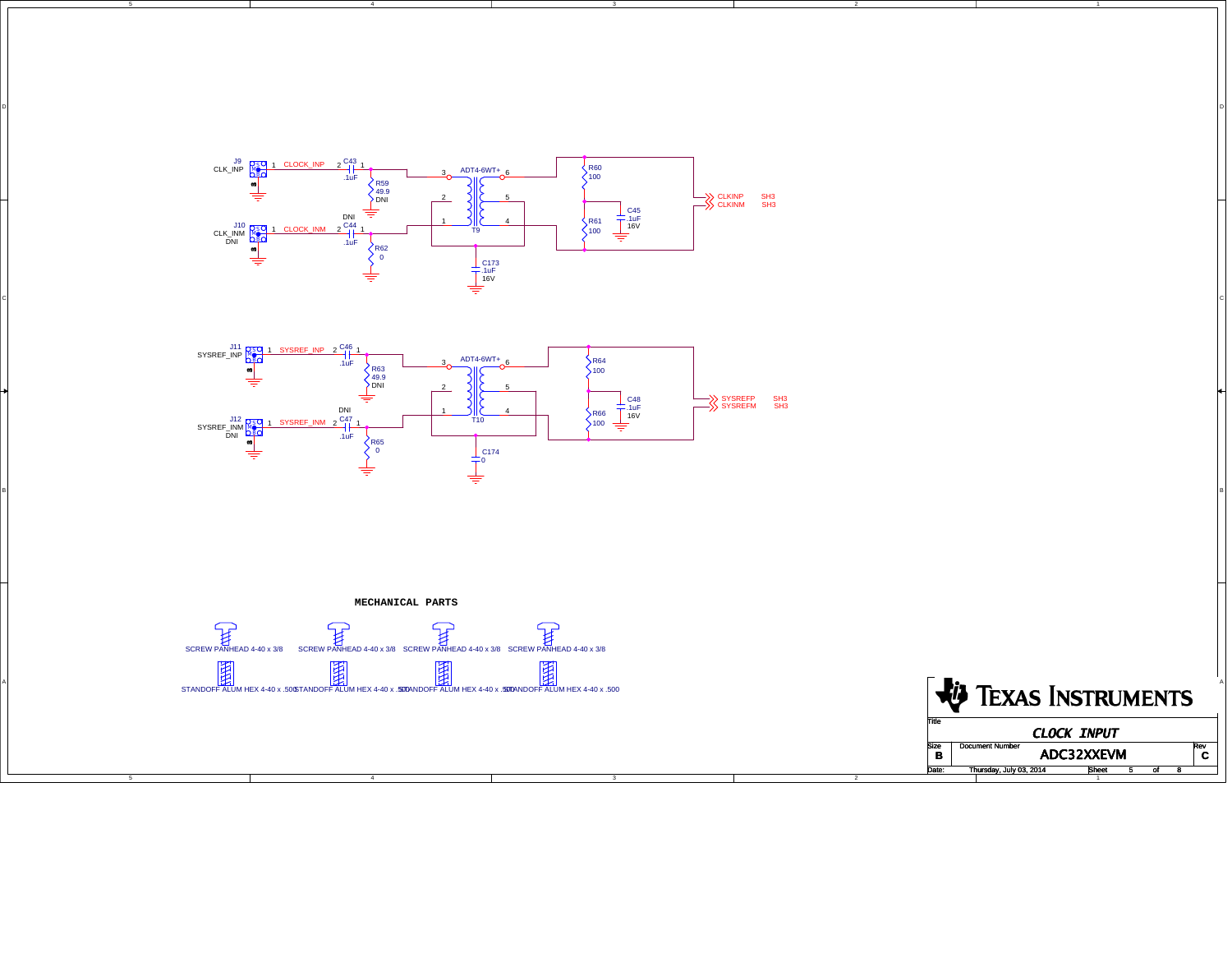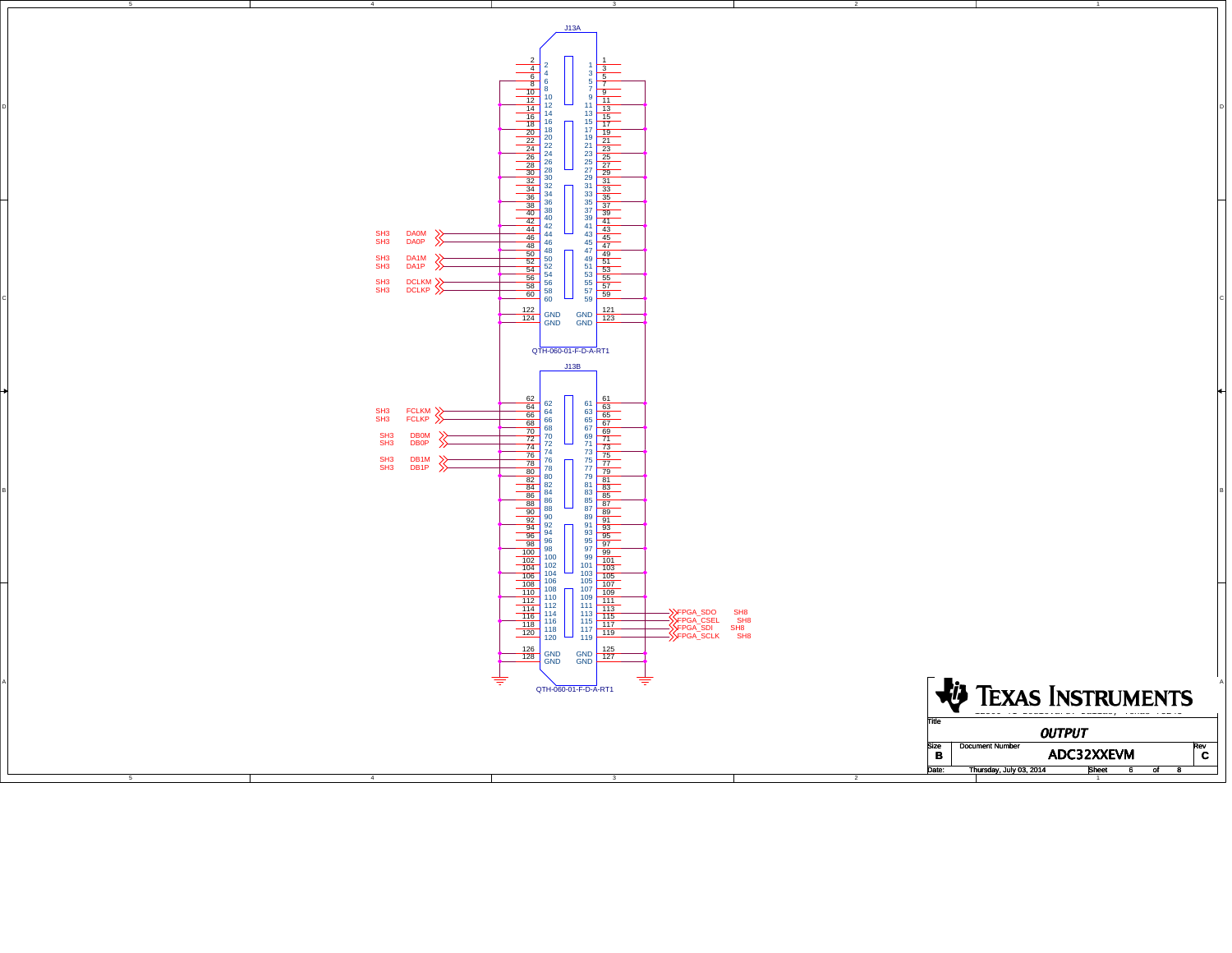